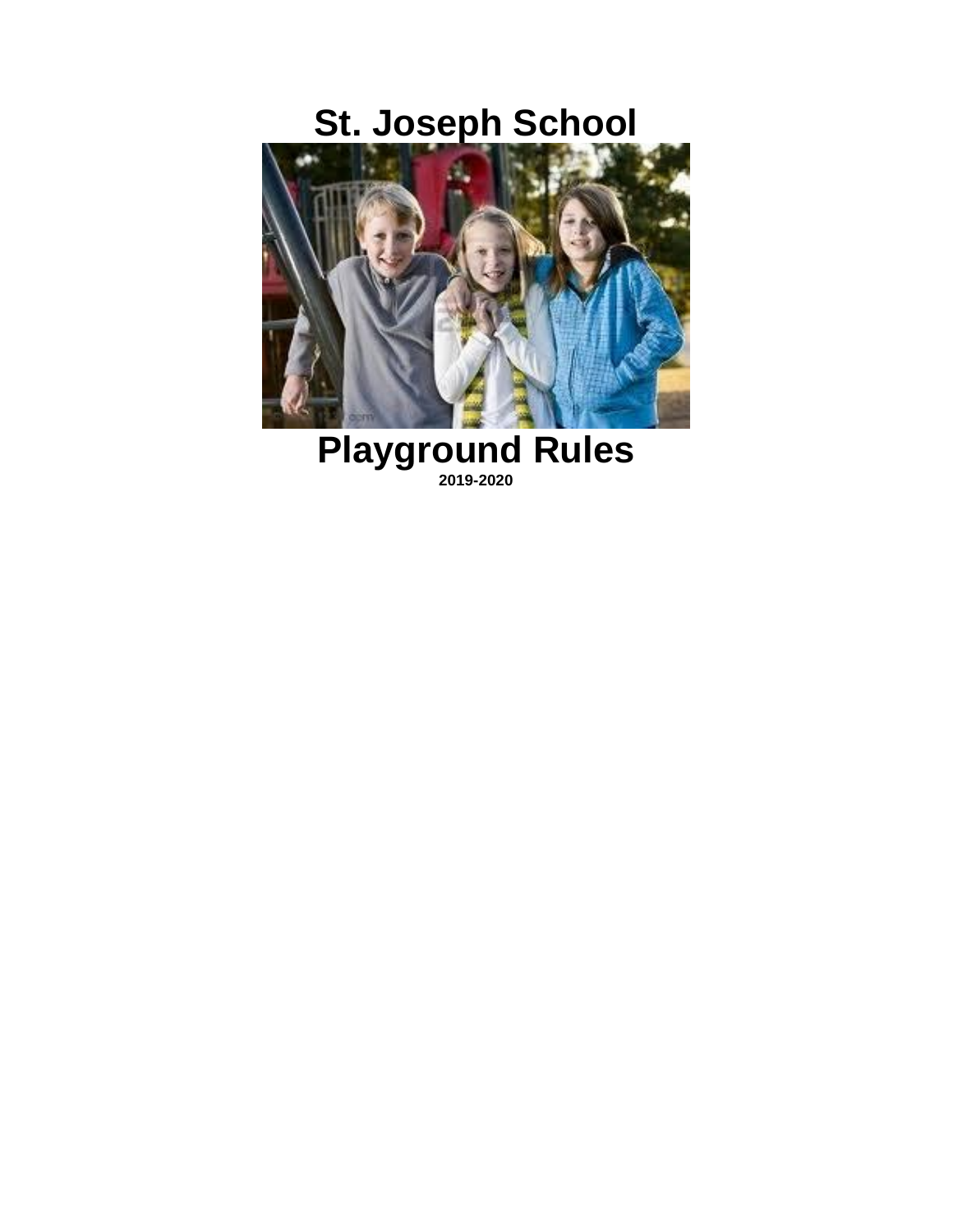- The staff of Saint Joseph School believes outdoor play is an important part of the school day.
- We believe active outdoor play encourages cooperation among children.
- We believe playing in the fresh air sharpens the mind and helps prevent childhood obesity.
- We think recess is such an important part of the school day that we will go outside everyday for some outdoor play unless there is heavy rain, lightening or temperatures/wind-chill below 0°.
- All children should come to school prepared to play outside for part of the school day.

## **General Rules**

- 1. Take turns.
- 2. Praise others (no put downs).
- 3. Use good language (no cursing or name calling).
- 4. Invite others to join your game.
- 5. No jumping on or tackling others.
- 6. Do not shove, push, trip or fight with others.
- 7. Listen to playground supervisors. Immediately stop play when the whistle blows.
- 8. Tag means a gentle touch.
- 9. Only adults can go off the playground to retrieve a ball.
- 10.Take in all play equipment after each recess. No equipment may be taken out after school.
- 11.Do not throw balls against the building.

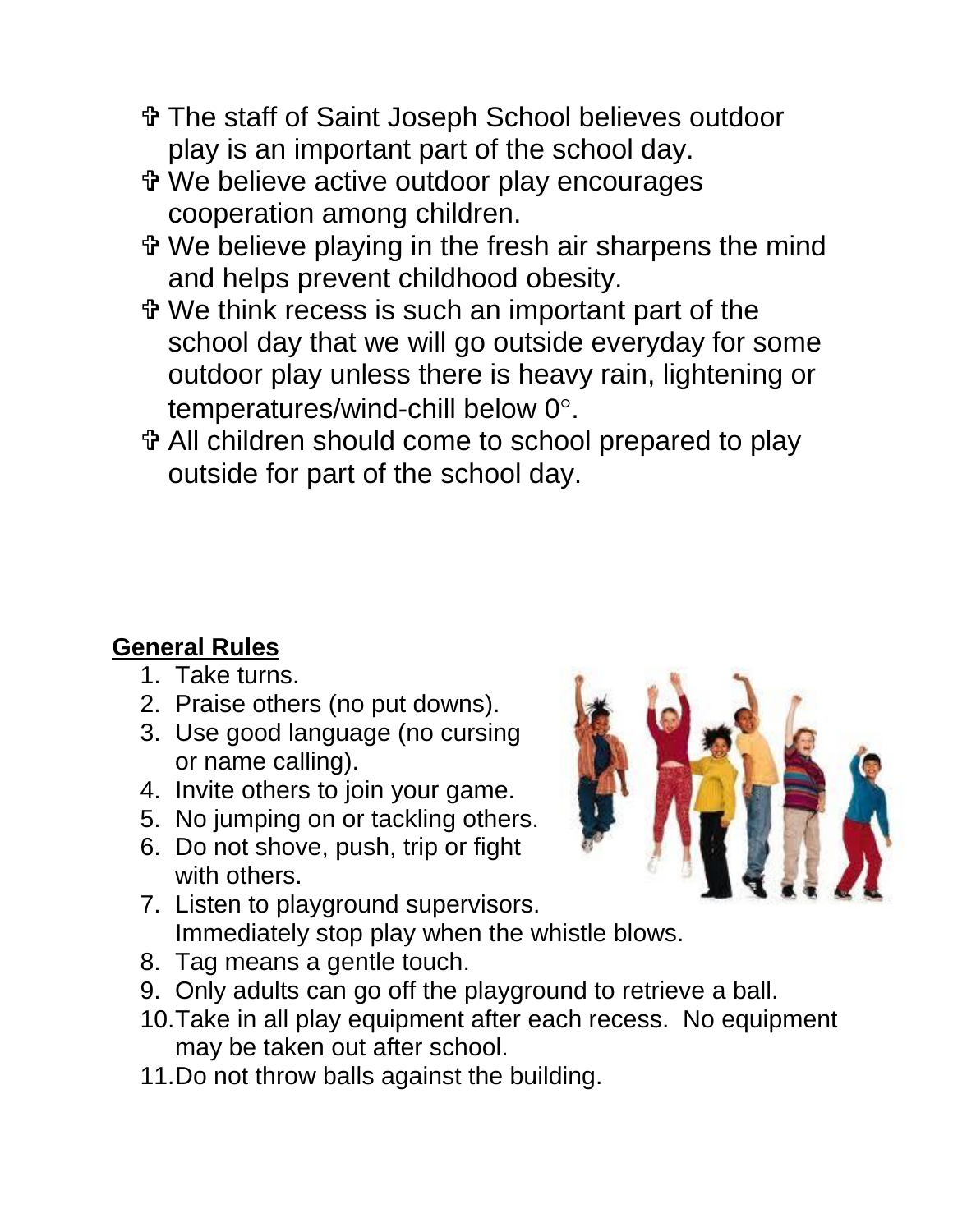

## **Playground Peace**

- 1. Ignore…If that doesn't work…
- 2. Move Away…If that doesn't work…
- 3. Talk Friendly…If that doesn't work…
- 4. Talk Firmly…If that doesn't work…
- 5. Get Adult Help.

## **Chip Area**

- 1. Leave chips and landscape rocks on the ground.
- 2. Check clothing for chips before returning to the building.

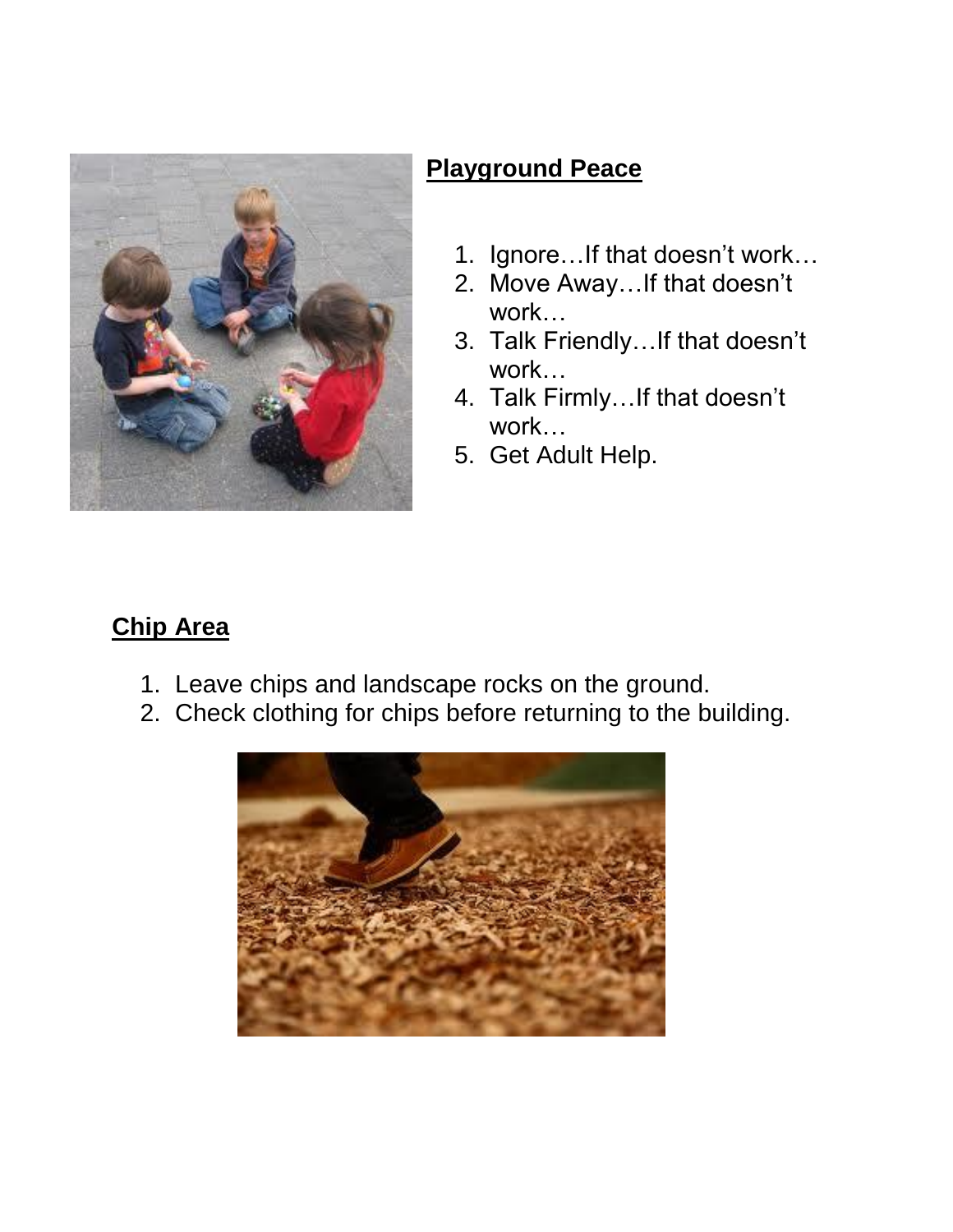#### **Snow**

- 1. Do not throw snow or ice chunks and no whitewashing.
- 2. No playing in the snow without snow pants, boots, mittens and hat.
- 3. Check clothing for snow before coming into the building.



#### **Fair Weather Games**

- 1. Take turns with jump ropes.
- 2. Invite others to join in jump rope games.
- 3. No regular (hard) bats and balls allowed other than supervised phy-ed classes.

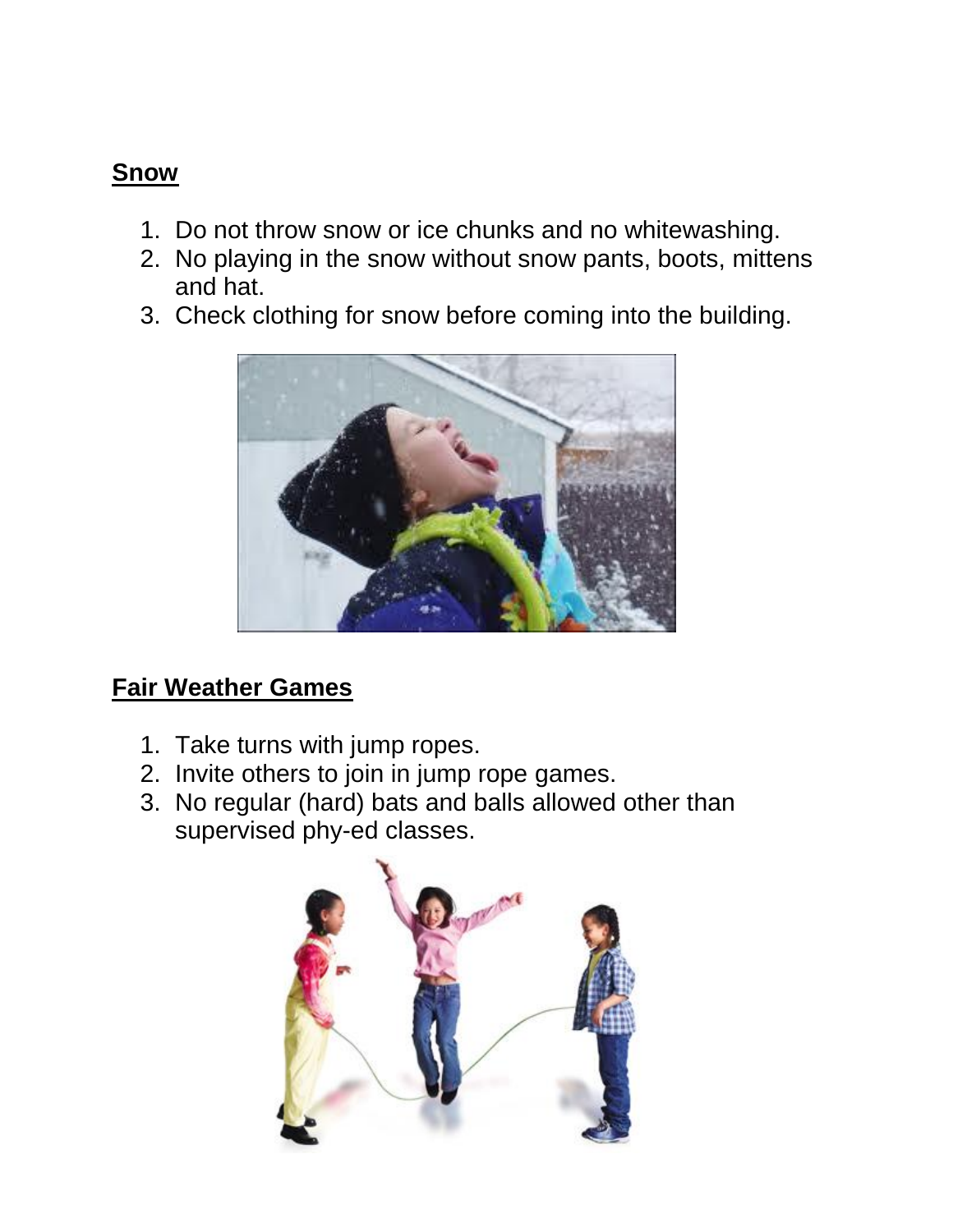

## **Climbing Area**

- 1. Climb one direction on monkey bars.
- 2. Do not climb on top of posts and ladder top platform.
- 3. Take turns and stand clear of others.

## **Swing Area**

- 1. Swing one at a time.
- 2. Swing vertically up and down (no side-to-side swinging).
- 3. Hang swing chains straight (not twisted).
- 4. Don't jump off swings in mid-air.